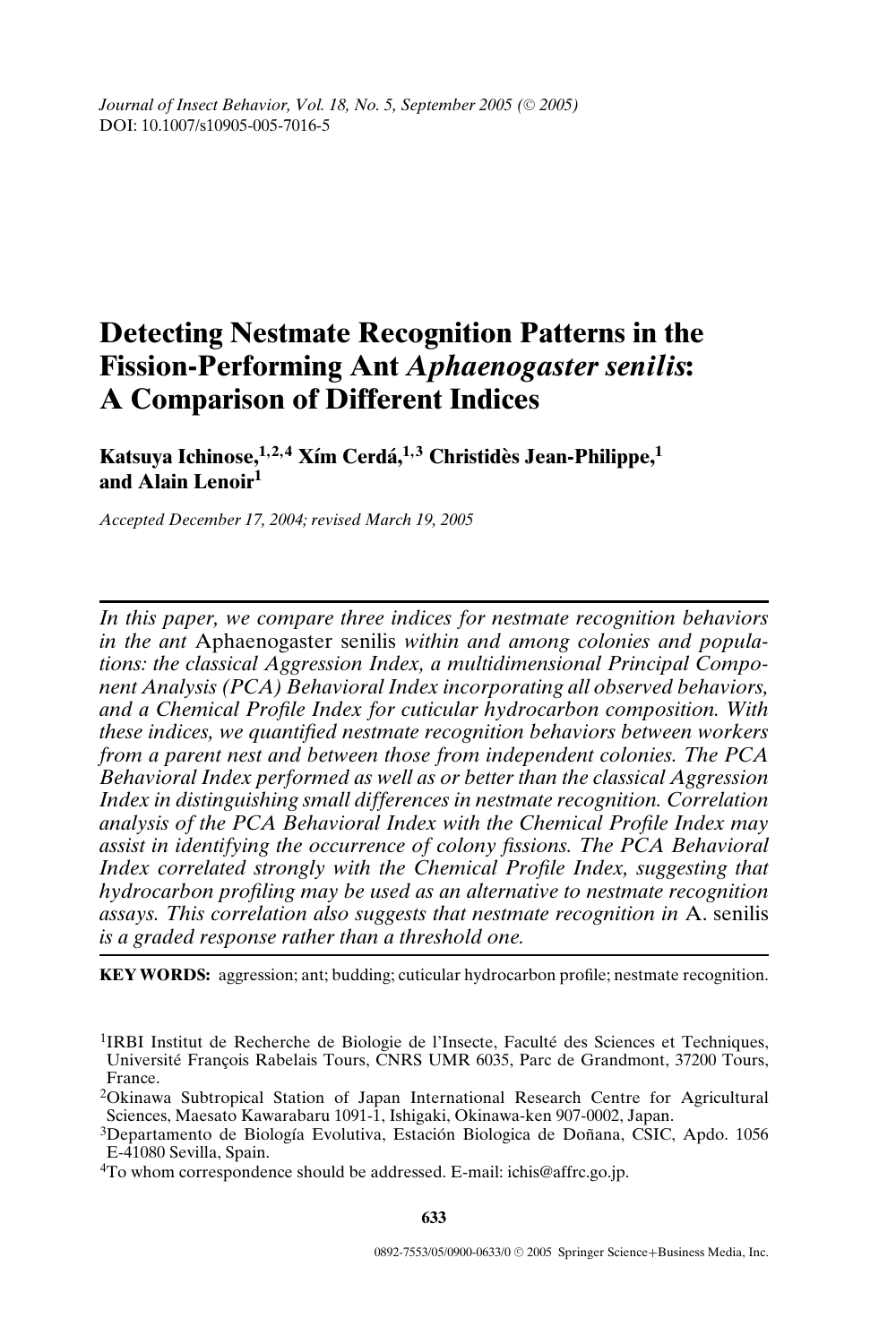## **INTRODUCTION**

Since Crozier and Dix (1979) proposed the individualistic and Gestalt models for nestmate recognition in social insects, nestmate recognition has been widely studied in various social insects. The Gestalt model is commonly supported in species that establish larger colonies (Carlin and Hölldobler, 1986; Dahbi *et al*., 1997; Lenoir *et al*., 2001c), while the individualistic model is generally supported in species such as primitive ponerine ants, which establish small colonies (Soroker *et al*., 2003). Recognition behaviors are presumably determined by the spectrum of cuticular hydrocarbons (Vander Meer and Morel, 1998; Lenoir *et al*., 2001b). A nest-specific spectrum of odors, termed the "gestalt," is generated. The gestalt odor is established through hydrocarbons regurgitated from the postpharyngeal gland (Soroker *et al*., 1994; Lahav *et al*., 1999, 2001) and exchanged with other colony members by allo-grooming, trophallaxis, or body touching (Dahbi *et al*., 1999; Boulay *et al*., 2000; Lenoir *et al*., 2001a; Boulay *et al*., 2004; see also Blomquist and Howard, 2003). Each member of the colony learns this common odor as an internal representation called the "template." When encountering another insect, she compares the odor of encountered animals with her template to determine if it belongs to her colony.

There are two possible models for the responses of ants encountering odors different from the template. The threshold model (Reeve, 1989) predicts that if the difference between the template and the encountered odor spectrum is above a threshold, the insects will behave aggressively. According to the threshold model, the aggression based on the chemical profile will be an "all-or-none" response. The graded model, on the other hand, proposes that ants may vary their level of aggression according to the difference between the template and the encountered odors (Lenoir *et al*., 1999; see also Cassill and Tschinkel, 1999). Thus, a linear regression is expected under the graded model if both behavior and the chemical profile difference are properly quantified.

The classical Aggression Index defines the degree of nestmate recognition by scoring individual aggressive behaviors (e.g., Carlin and Holldobler, ¨ 1987; Hefetz *et al*., 1996; Stuart and Herbers, 2000, Roulston *et al*., 2003). The Aggression Index may not correctly scale intermediate levels of recognition such as those found in ants that perform nest fission. Colony fission is when a social insect colony divides into new colonies and it is different from "budding," which occurs in polygynous societies (Bourke and Franks, 1995). Worker recognition responses between the two fissioning nests gradually alter, from peaceful to "skeptic" to aggressive over time (e.g., Dahbi and Lenoir, 1998; Boulay *et al*., 2000; Lahav *et al*., 2001, 2001c). For such species, multi-dimensional statistical methods in which all behaviors are incorporated, such as the Principal Component Analysis (PCA), might be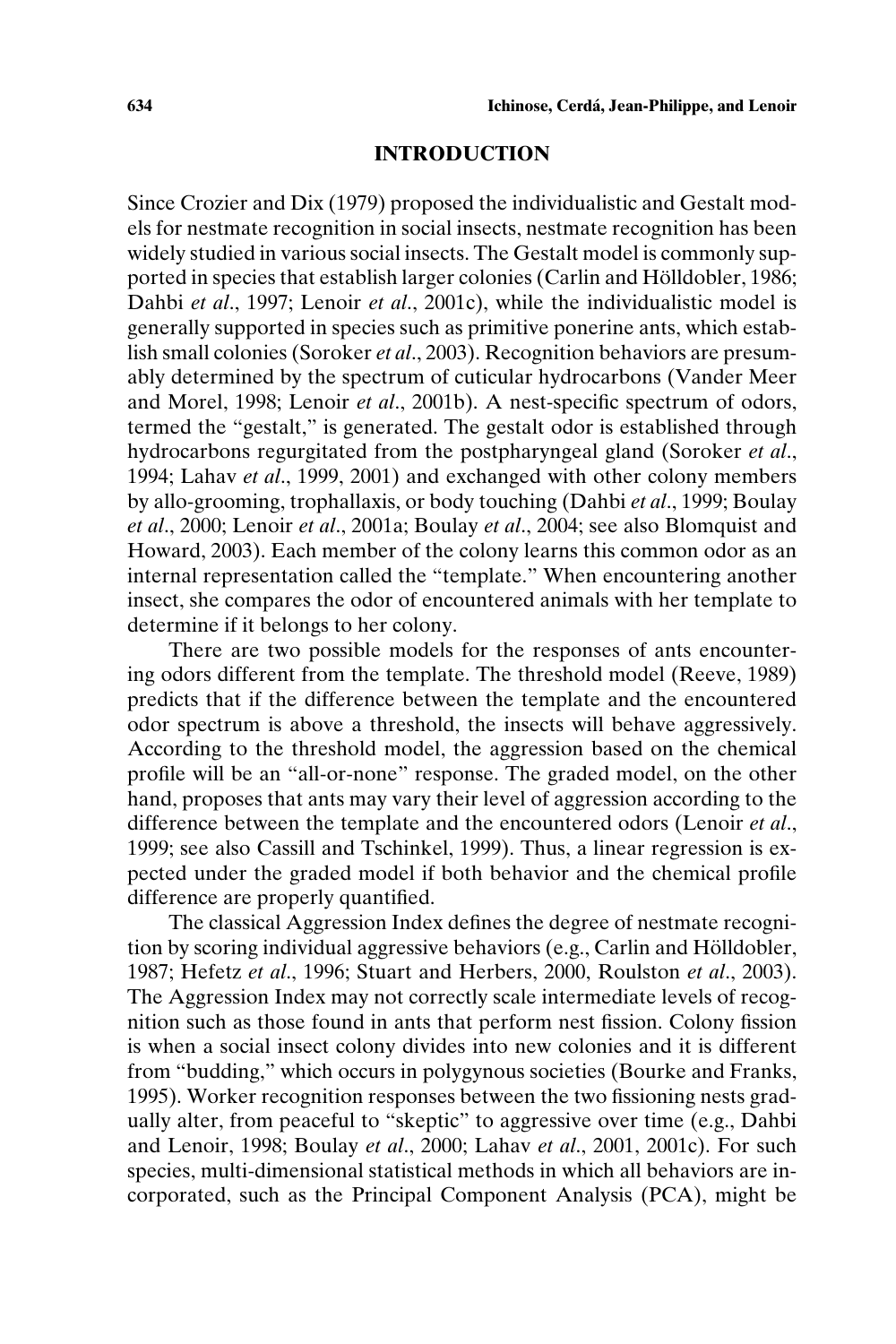#### **Indices for Nestmate Recognition Behavior 635**

used. We first compared the primary component of PCA with the classical Aggression Index using *Aphaenogaster senilis* Mayr (Myrmicinae), an ant species that exhibits nest fission. In this species, a group of workers leave the mother colony with small larvae that develop into gynes under the queenless condition, one of which then becomes the queen of the new daughter colony (Ledoux, 1971).

Chemical profiles are more easily quantified than behavior. They are evaluated as an assembly of cuticular hydrocarbons detected by gas chromatograph analyses. The Nei's index for genetic relatedness, mathematically equivalent to the Pianka's diversity index for niche overlap between two species (c.f. Krebs, 1989), is often used (Hughes *et al*., 2001; Lenoir *et al*., 1997, 2001a, de Biseau *et al*., 2004). A robust index is the Mahalanobis distance obtained by discriminant analysis (Lenoir *et al*., 2001a; see also Singer *et al*., 1992). We compared these indices to find which index would best reflect the results of behavioral observation. We hypothesized that carefully chosen behavioral and chemical profile indices would be linearly regressed. Such a regression could help detect fissional nests derived from the same colony; as ants in these nests alter their behavior gradually over time as their chemical profiles diverge (Boulay and Lenoir, 2001; Lenoir *et al*., 2001a). The period of separation of a pair of nests could be estimated by the location of the pair in question on the regression plot.

For the determination of these indices, we used laboratory-maintained colonies of *A. senilis* provided with the same food and nest materials in order to reduce the influence of environmental factors on both the behavioral and chemical profiles as much as possible (see Dahbi *et al.*, 1996; Thomas *et al*., 1999: Chen and Nonacs, 2000; Liang and Silverman, 2000; Stuart and Herbers, 2000; Liang *et al*., 2001; Silverman and Liang, 2001). We then applied the indices to field-collected colonies of *A. senilis* separated by distances ranging from several meters to 370 km and examined the influences of both the geographical and spatial distributions on recognition behaviors. Taking into account negative correlation of geographic distance and genetic relatedness among colonies (Beye *et al*., 1998; Nielsen *et al*., 1999), we discuss the influence of the genetic conditions on the recognition through chemical profile.

## **MATERIALS AND METHODS**

# **Ants for Experiments**

We used 11 colonies that had been collected in 1999 from two locations of about 12 km distance in Spain: Doñana National Park in Andalusia (designated as 1–10) and Palomares in Jaen Province (11). The colonies were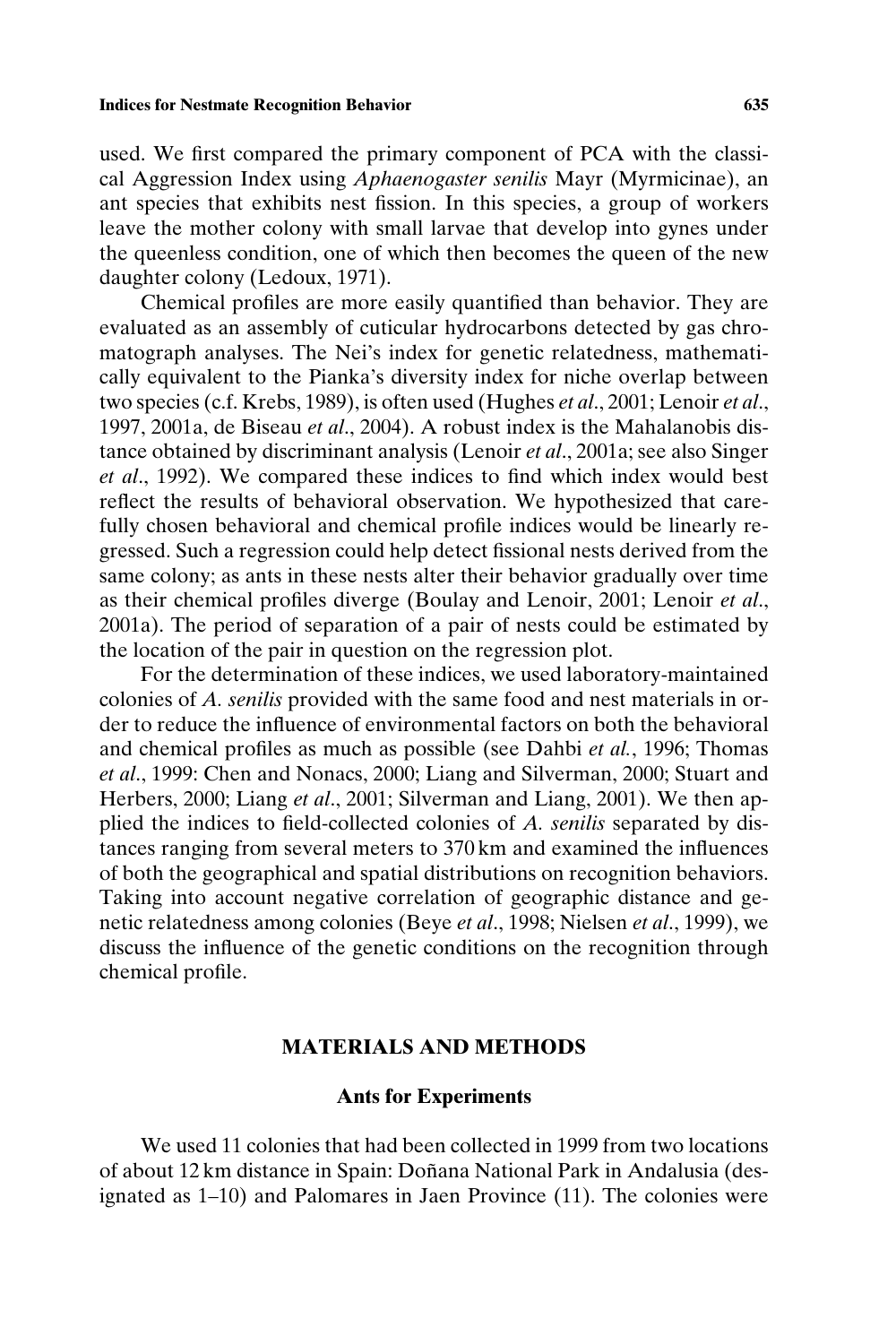kept in the laboratory (temperature 21–28◦C, humidity 20–50%, 11L13D). The ants were given live calliphoride larvae three times a week and honey and orange pieces once a week.

We also collected 19 nests of *A. senilis* (1–19) in May 2002 in an area of about  $150 \text{ m} \times 150 \text{ m}$  in Doñana. The collected nests were distinguished into three groups (I, II, and III) on a spatial distribution map according to their relatively short internidal distances (Fig. 1). We collected an additional two nests (20–21) from another area about 2 km from the first and two more nests (22–23) from the mountain area of the Sierra Nevada in Grenada, located ca. 370 km from Doñana. These nests were maintained in the laboratory as described earlier. Because of the species fissioning activity (Ledoux, 1971), some collected nests could have originally belonged to the same colony. However, since we could not confirm behavioral connection between nests at the collection time, we treated the nests as independent colonies.



**Fig. 1.** Distribution map of *Aphaenogaster senilis* nests in Doñana, southern Spain. Nests that were distributed over relatively short distances were grouped (I–III) and enclosed by circles. Nests that were suggested to have been in a fissioning-mother nest relationship are connected by thick lines.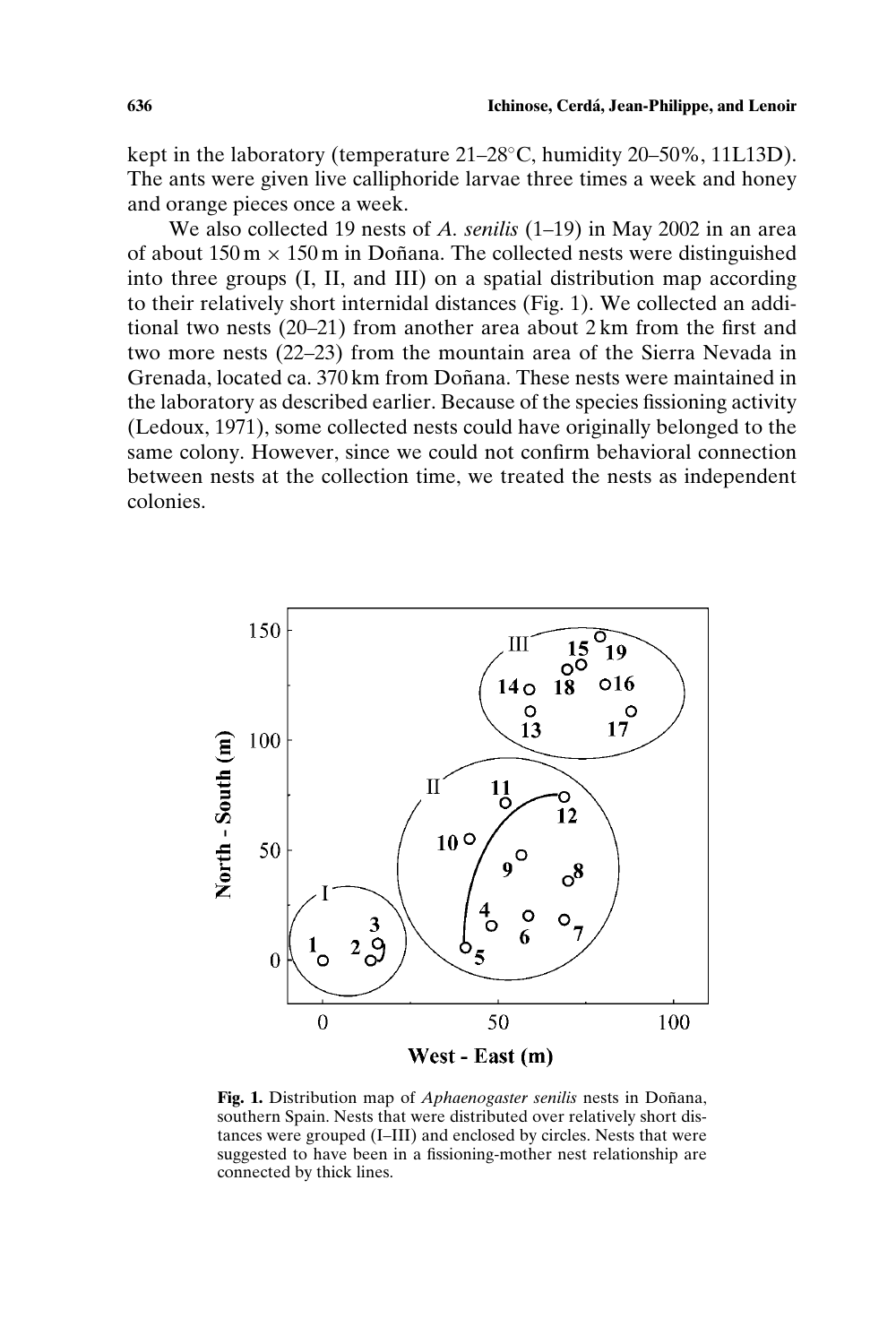#### **Behavioral Observations**

Observations of the laboratory colonies were conducted from October 2001 to January 2002. Colonies were paired, e.g., A and B (AB pair), and distinguished from the reciprocal pair, BA, because colony aggressiveness could vary. Three sub-pairs were made for each pair to examine the possible effects of polyethism. For example, we tested (1) three A foragers with one B forager; (2) three A foragers with one B nurse; (3) three A nurses with one B nurse. These workers were chosen randomly and painted on the thorax or abdomen so that the origin of their colonies could be identified during observation. Any one worker was used only once in a given replicate of a given pair. The homo-colonial pair (AA) was tested as a control. Likewise, BA and BB were tested. All possible colony pairs were examined for a total of 330 homo-colonial combinations and 330 allo-colonial combinations.

For a given sub-pair, e.g., AB, three A workers were placed in a transparent plastic box (50 mm in diameter and 54 mm in height), and the B worker was placed in another box for 10 min to be accustomed to the experimental conditions. Then the B worker was introduced into the box with the A workers. All behaviors between the B worker and any of the A workers were recorded for 30 min starting from the time of release. The behaviors observed within the first 10 min were used for the present study, as our preliminary analyses on behavior indicated that the observation time could be reduced to 10 min without losing pertinent information. We distinguished four categories of behaviors: resting motionlessly side by side with at least one of the A workers, antennal contact, allo-grooming, and aggression. Aggression included threatening by opening the mandibles, seizing or biting the opponent's body, and fighting. Quick avoiding or escaping from the opponent is reported as a response to strangers in formicine ants, *Camponotus* spp. (e.g., Carlin and Hölldobler, 1987). This behavior was excluded from the present study, although possible quick avoidances were observed. This was due both to difficulty in strictly distinguishing this behavior from ants swiftly passing by each other and to an expectation that the avoiding behavior in a colony pair, if any, would reduce the occurrences of other behaviors to such a level that the pair could be distinguished from the others. The latency until the release of the first aggression (aggression latency) was used as the fifth category. In replicates where no aggression was observed for 10 min, the duration of aggression latency was taken as 10 min. The frequency of each behavior and the aggression latency were standardized for each category (thus each variable had a mean of 0 and a SD of 1) and analyzed by MANOVA with respect to the colony, the confrontation category (homo- or allo-colonial) and the worker class (forager or nurse).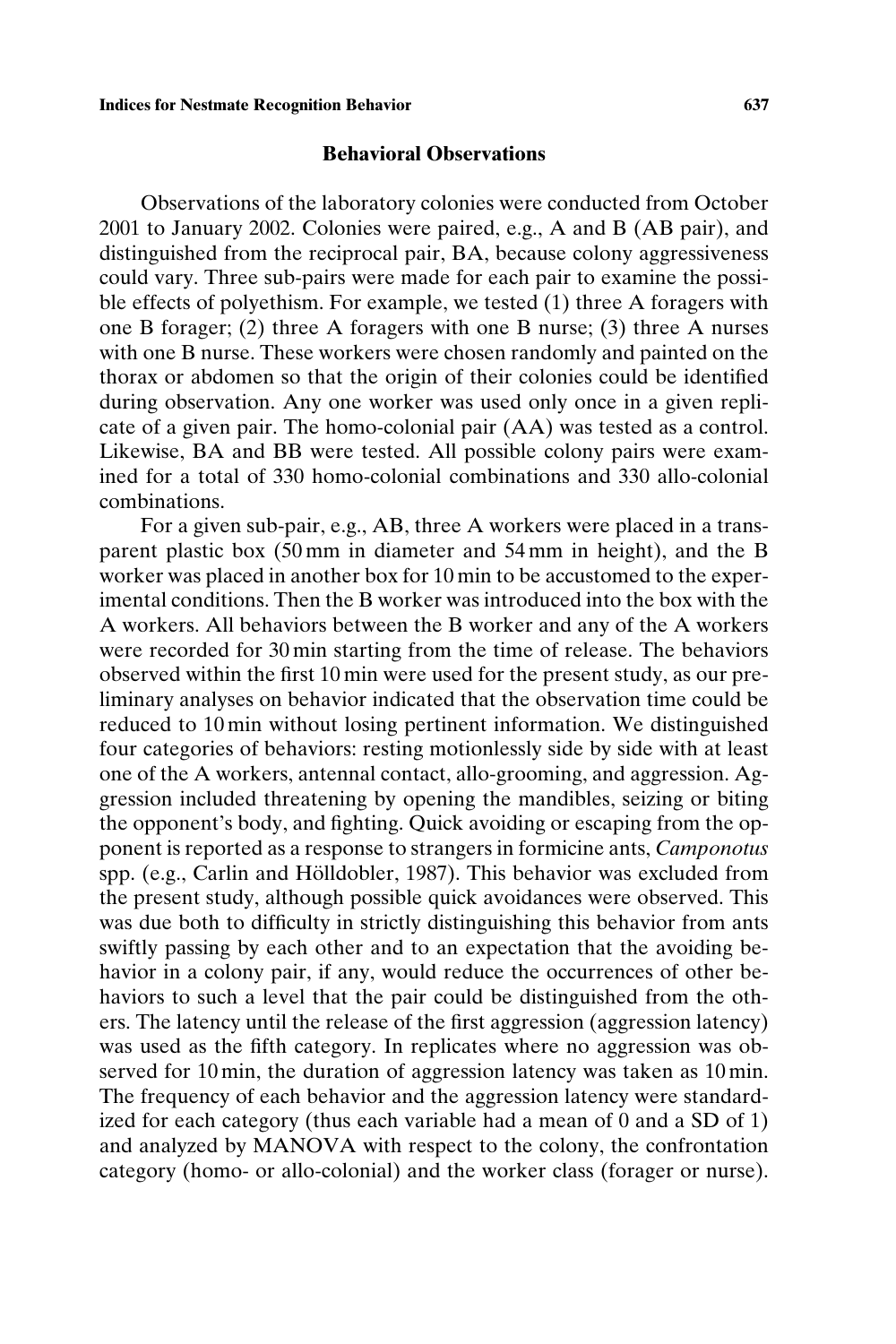A Principal Component Analysis (PCA) was performed on the standardized values in each variable. The first component contributed 39.7% of the total variation, and this component was used as a behavioral index (PCA Behavioral Index).

By giving a score of (1) to opening of mandibles and (2) to biting and fighting, the Aggression Index  $(A)$  was calculated for each sub-pair by the following equation:

$$
A = [(\text{op} \times 1) + (\text{bf} \times 2)]/n,
$$

where  $n$  is the total number of behaviors, op the number of opening mandibles, and bf the number of biting or fighting. Finally, the means of both the PCA Behavioral and Aggression Indices of each pair were finally used to quantify worker behavior of AB.

Similar observations were made for field-collected colonies. In these observations, colonies were randomly paired within each group in Fig. 1 (intra-group), between groups (inter-group), between colonies in Fig. 1 and those in the other area of Doñana (inter-habitat), and between colonies in Fig. 1 and those in Grenada (inter-population): 15 intra-colonial pairs; 15 inter-colonial intra-group; 12 inter-colonial inter-group; 12 inter-colonial inter-habitat; and 12 inter-population. No reciprocal pairs, e.g., 6–5 for 5–6 were tested.

## **Cuticular Hydrocarbons Profile**

Cuticular hydrocarbon profiles of both laboratory and field colonies were analyzed with gas chromatography. For the laboratory colonies, three foragers and three nurses were randomly taken from individual colonies. For the field colonies, three workers were randomly taken from the box of each nest. The thorax with the legs of each worker was immersed in 1 ml of pentane for 5 min. The extract was left in the laboratory at 22–28◦C until the pentane was evaporated, and then kept at −21◦C until analysis. When analyzed, the extract was re-dissolved in  $50 \mu l$  of pentane containing 50 ng of  $C_{20}$  as an internal standard. Five microliter of the dissolved extract was then applied to gas chromatography (VGM250Q coupled with a TurboChrome Workstation) using a DB-5 fused silica capillary column. Temperatures were programmed to be kept at 150◦C in the initial 2 min, increased at 150–300◦C at 5◦C/min for the following 30 min and kept at 300◦C for the last 12 min. Hydrocarbons were identified according to Lenoir *et al*. (2001a). Some of the peaks were pooled because of their small quantity, making 25 quantifiable peaks. Each substance or group of substances was quantified by peak integration in comparison to the internal standard, and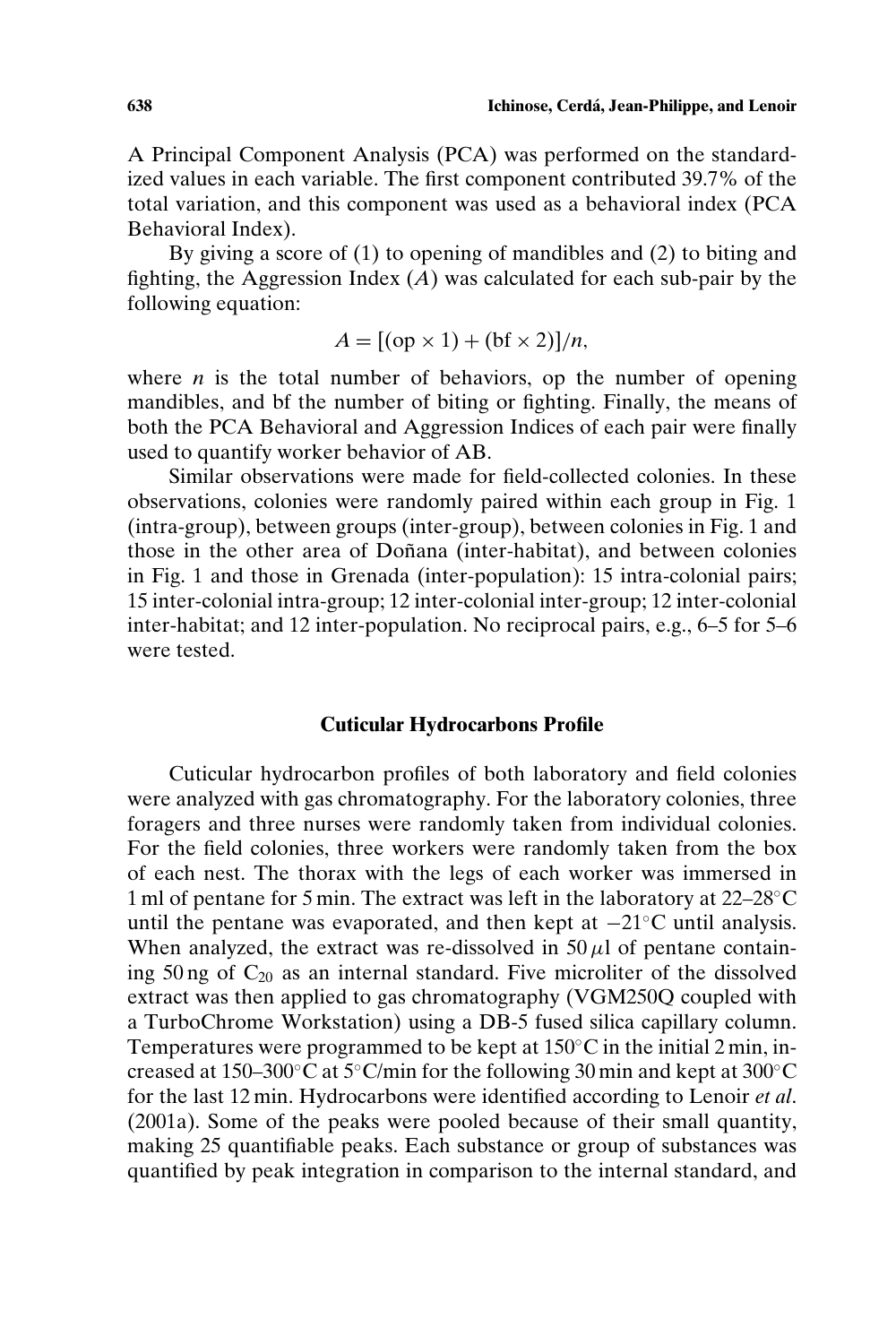#### **Indices for Nestmate Recognition Behavior 639**

the percent proportions of individual peaks to the total amount was calculated for each worker.

The Pianka's index,  $O_{ik}$ , was calculated to evaluate similarity of HCs profiles between any two colonies as follows (Krebs, 1989):

$$
O_{jk} = \frac{\sum^n p_{ij} p_{ik}}{\sqrt{\sum^n p_{ij}^2 \sum^n p_{ik}^2}},
$$

where  $p_{ij}$  and  $p_{ik}$  designate the proportion of the *i*th peak in the *j* worker and that of the *k*th worker, respectively. The total number of peaks is designated by  $(n = 25)$ . A discriminant analysis on the HCs proportions in individual workers was performed among 22 groups combining the origin of colony (11) and worker class (2, forager or nurse), and the Mahalanobis distance was used as another index for the chemical profile (Chemical Profile Index).

The effect of worker age on behavior and chemical profile was examined by a split-plot design using laboratory colonies, in which six categories were made in combination with the pair of colonies (same or different): a forager with foragers from the same colony pair (forager/forager/ same); forager/nurse/same; nurse/nurse/same; forager/nurse/different; forager/forager/different; and nurse/nurse/different. The aforementioned effects were tested by ANOVA for these categories.

### **RESULTS**

#### **Behavioral Indices of Laboratory Colonies**

A total of 5928 behaviors were observed. Worker behavior was different (1) between colonies, (2) between homo- and allo-colonial confrontations, and (3) between foragers and nurses (Table I), indicating that workers' recognition behaviors were influenced both by their age, genuine conditions of their colonies, and external conditions carried by encounters.

Worker recognition behavior differed both between homo- and allocolonial pairs and between colonies (Fig. 2). Neither the PCA Behavioral Index nor Aggression Index of the homo-colonial pairs were significantly different among the colonies (ANOVA:  $F_{10,390} = 0.929$ ,  $P = 0.506$ ;  $F_{10,390} = 0.726$ ,  $P = 0.700$ , respectively), while both indices of the allocolonial pairs were significantly different among colonies  $(F_{10,390} = 3.209,$  $P = 0.001$ ;  $F_{10,390} = 4.283$ ,  $P < 0.001$ ). The PCA Behavioral and Aggression Indices did not differ among colonies, except the colony 7 which was significantly different from the other colonies (Fig. 2, Newman–Keuls test,  $P < 0.05$ ).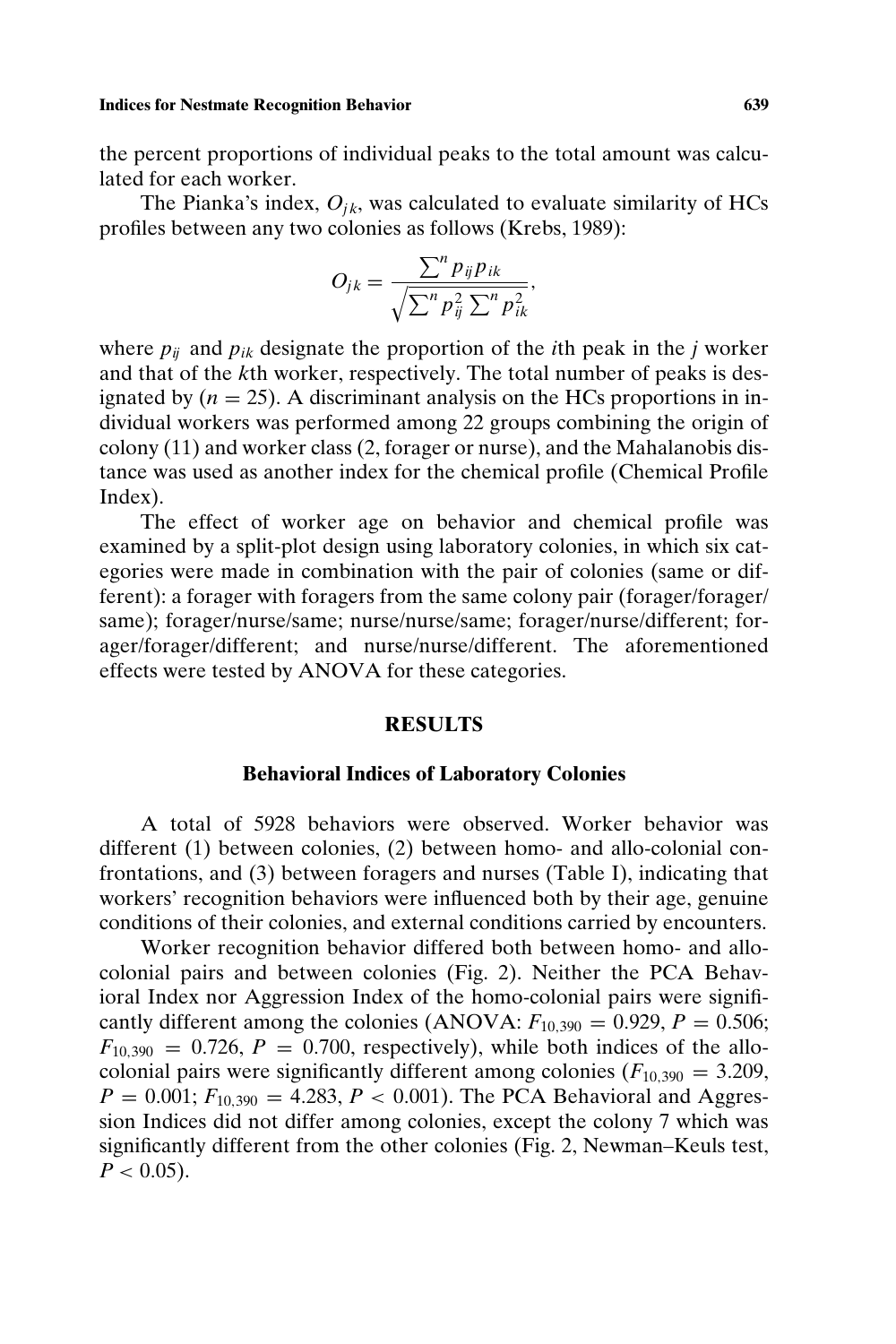|                                     |          | One worker     |       |            |
|-------------------------------------|----------|----------------|-------|------------|
| Factor                              | df       | Pillai's trace | F     | P          |
| Colony                              | 40, 2372 | 0.175          | 2.717 | ${<}0.001$ |
| Pair                                | 4.590    | 0.660          | 286.9 | ${<}0.001$ |
| Class                               | 8,1182   | 0.070          | 5.357 | < 0.001    |
| Colony $\times$ pair                | 30, 2372 | 0.123          | 1.882 | 0.001      |
| Colony $\times$ class               | 80, 2372 | 0.152          | 1.170 | 0.146      |
| Pair $\times$ class                 | 8,1182   | 0.012          | 0.862 | 0.548      |
| Colony $\times$ pair $\times$ class | 80, 2372 | 0.147          | 1.130 | 0.205      |

**Table I.** Results of MANOVA Performed on the Five Behavioral Categories in Worker Pairs to Detect the Effects of the Colony, the Homo- and Allo-Colonial Pairs of Workers and the Combination of Worker Classes in the Pair (Forager/Forager, Forager/Nurse and Nurse/Nurses)

Both the PCA Behavioral and Aggression Indices were significantly influenced by the origin of the colonies and by worker class  $(F_{5,645}$  = 93.119,  $P < 0.001$ ;  $F_{5.645} = 92.954$ ,  $P < 0.001$ , respectively) (Table II). The PCA Behavioral Index was not significantly different among the allocolonial pairs (Newman–Keuls test, *P >* 0*.*05), but a significant difference was found in the homo-colonial pairs: the foragers/nurse pairing and the other two categories (foragers/foragers, nurses/nurse) differed significantly. The Aggression Index, on the other hand, was not significantly different in the homo-colonial pairings, but the forager/nurse category was significantly different from the other two categories in the allo-colonial pairings. These results indicate that (1) behaviors were different between foragers and nurses, and (2) the PCA Behavioral Index better distinguished behaviors between nestmates than the Aggression Index, whereas the latter better distinguished between non-nestmates than the PCA Behavioral Index.

## **Behavioral Indices of Field-Collected Colonies**

The PCA Behavioral and Aggression Indices of field-collected colonies were much lower in intranidal pairings than in the other categories (Fig. 3, ANOVA:  $F_{4,193}$  = 56.001,  $P \lt 0.001$ ). Among the categories intraand inter-group, inter-habitat and inter-populations, significant differences were observed for the PCA Behavioral Index, indicating an increase of discrimination with the distance between nests (Neuman–Keuls test at  $P =$ 0*.*05). No significant differences were detected with the Aggression Index (same test,  $P > 0.05$ ).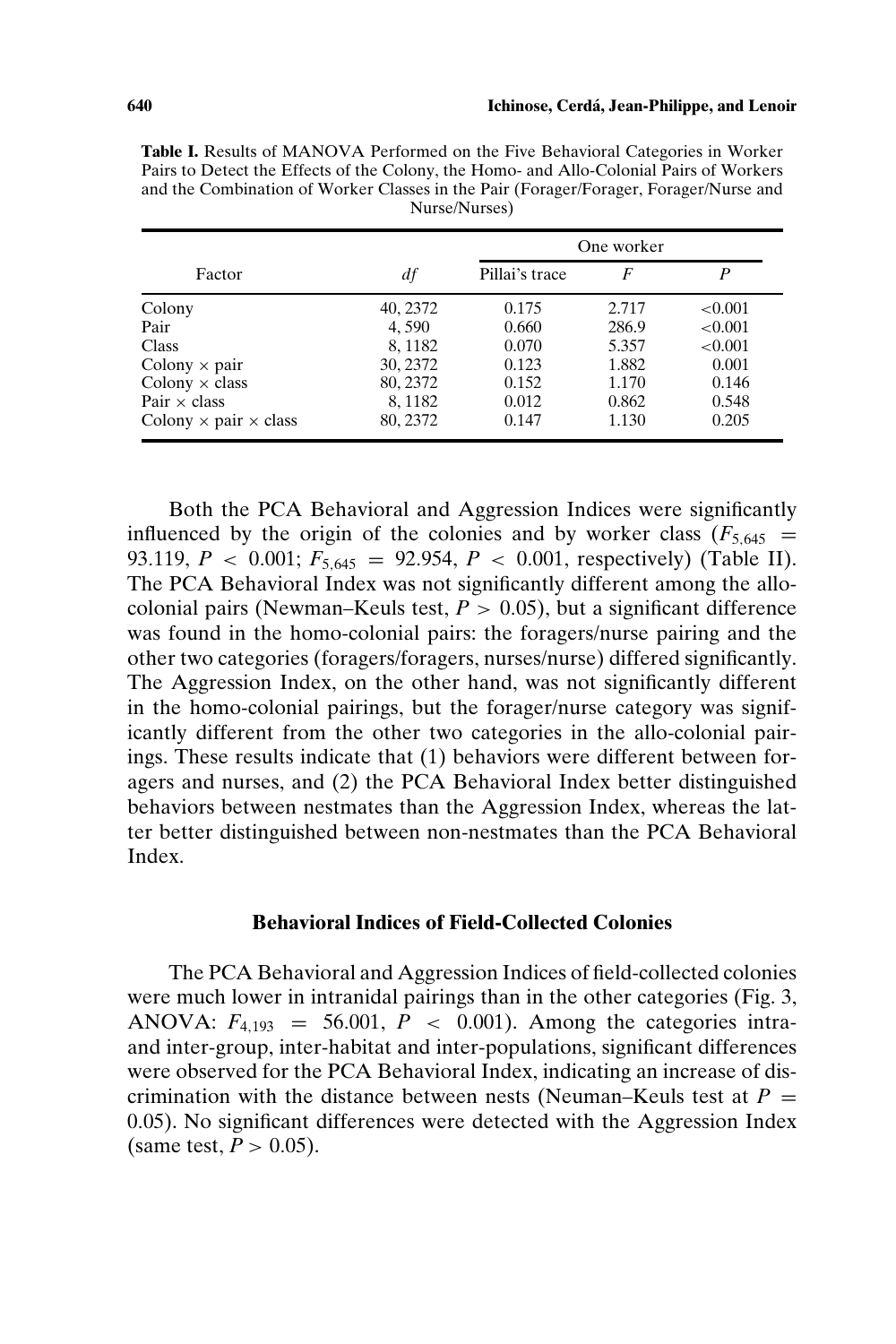

**Fig. 2.** The PCA Behavioral and Aggression Indices (mean  $\pm$  SD) in the homo- (circles) and allo-colonial pairs (triangles) for laboratory colonies. The same letters indicate no significant difference at  $P > 0.05$  by Newman–Keuls tests in different colony pairs. No significant differences were detected among the homo-colonial pairs.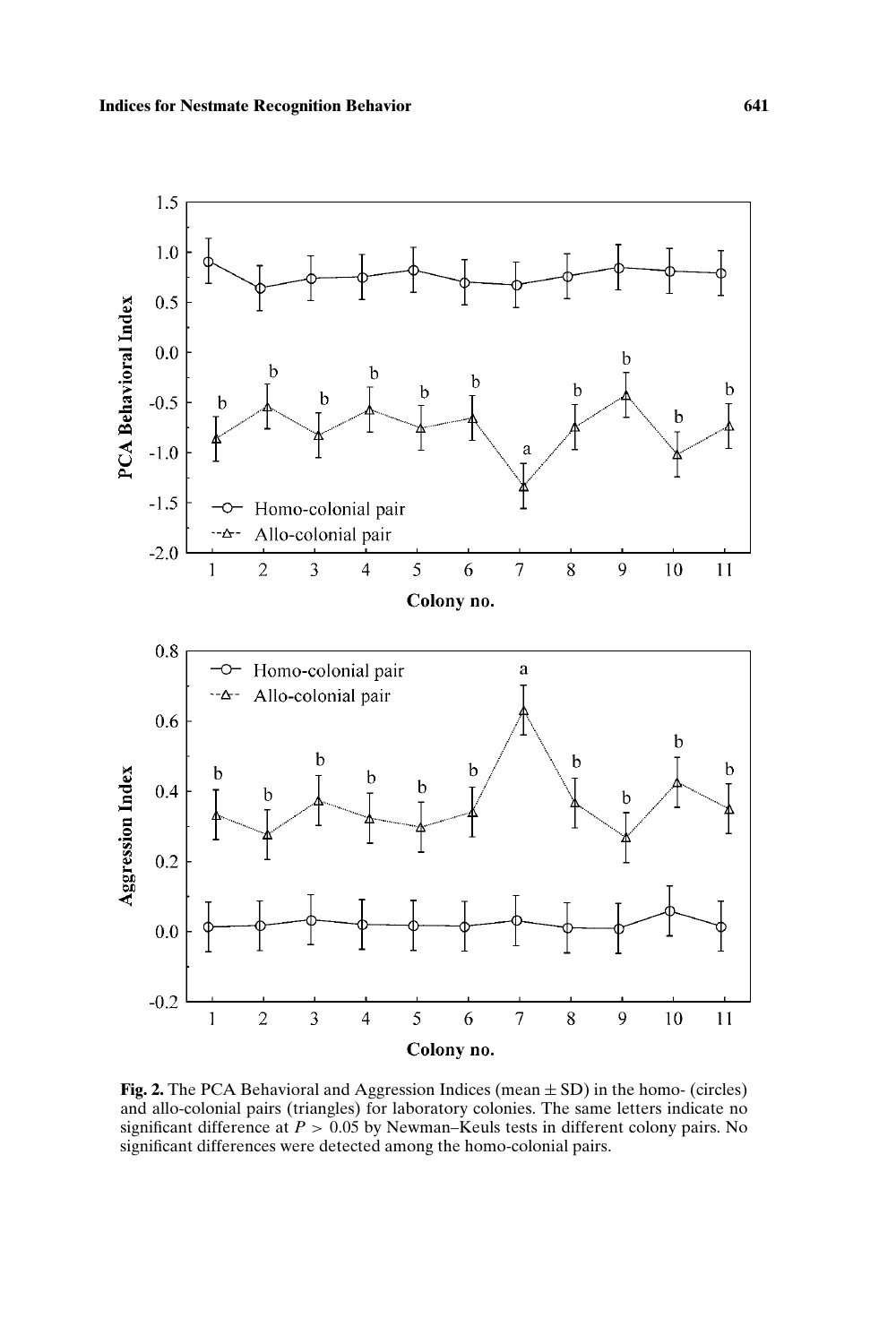|                           | PCA Behavioral Index       | Aggression Index           | Chemical Profile Index     |
|---------------------------|----------------------------|----------------------------|----------------------------|
| Worker/worker/colony      | Mean $\pm$ SD <sup>a</sup> | Mean $\pm$ SD <sup>a</sup> | Mean $\pm$ SD <sup>a</sup> |
| Forager/forager/same      | $0.856 \pm 0.423a$         | $0.015 \pm 0.072a$         | $15.6 \pm 4.8a$            |
| Forager/nurse/same        | $0.643 \pm 0.514$          | $0.046 \pm 0.134a$         | $86.4 \pm 42.4$            |
| Nurse/nurse/same          | $0.804 \pm 0.466a$         | $0.007 \pm 0.038a$         | $17.8 \pm 5.8a$            |
| Nurse/nurse/different     | $-0.842 \pm 0.734c$        | $0.414 \pm 0.288b$         | $209.2 \pm 143.1c$         |
| Forager/forager/different | $-0.705 \pm 0.784c$        | $0.337 \pm 0.261c$         | $209.9 \pm 97.0c$          |
| Forager/nurse/different   | $-0.756 \pm 0.792c$        | $0.336 \pm 0.279c$         | $212.1 \pm 184.8c$         |

| Table II. PCA Behavioral and Aggression Indices and Chemical Profile Index of Workers in the Six Categories Combining th | me: Forager/l<br>Colony Pair and Worker Classes: Forager with Forager of Homo-Colonial Pair (Same); Nurse/Nurse/San<br>. orager/Forager/Different; and Nurse/N |  |
|--------------------------------------------------------------------------------------------------------------------------|----------------------------------------------------------------------------------------------------------------------------------------------------------------|--|
|                                                                                                                          |                                                                                                                                                                |  |

*a*The same letters in each index indicate no significant difference at *P >* 0*.*05 by Newman–Keuls tests after arcsine transformation for the PCA Behavioral and Aggression Indices and log-transformation for the Chemical Profile Index.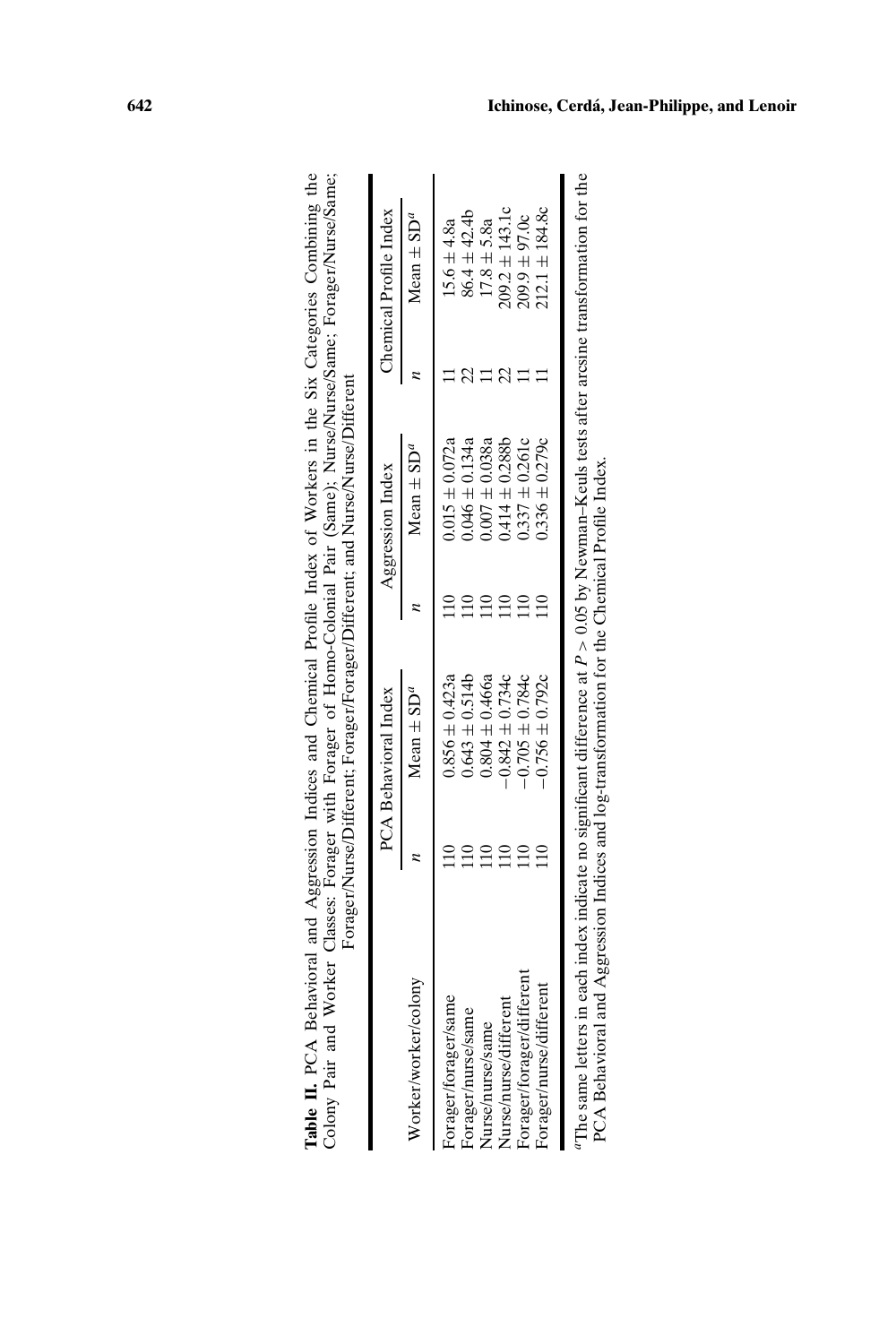

**Fig. 3.** The means of PCA Behavioral (circles) and Aggression (triangles) Indices for worker behaviors and Chemical Profile Index in five colony groups: intranidal pair and internidal intra-group, inter-group, inter-habitat and inter-population pairs. See also Fig. 1 for the definition of these groups.

## **Hydrocarbon Profile Indices**

The Pianka's index did not clearly separate the homo- or allo-colonial pairs of laboratory colonies as the Chemical Profile Index did (Fig. 4). The Chemical Profile Index was significantly different among laboratory colonies, and the results by a multiple comparison test on the index corresponded to that of the PCA Behavioral Index and not to the Aggression Index (Table II). In particular, the Chemical Profile Index of the allo-colonial pairs of colony 7 was significantly different from the others (Newman–Keuls test,  $P < 0.05$ ), corresponding to the findings of the PCA Behavioral Index. Therefore, we chose to use the PCA Behavioral Index. The Chemical Profile Index was also significantly different among the four groups of field colonies (ANOVA after log-transformation:  $F_{3.47} = 100.91$ ,  $P < 0.001$ ). No significant differences were detected between the intra-group, intergroup and inter-habitat categories, but the difference between these categories and the inter-population category was significant (Newman–Keuls test,  $P < 0.05$ ).

In both laboratory and field colonies, PCA Behavioral and Aggression Indices were significantly linearly regressed on the log-transformed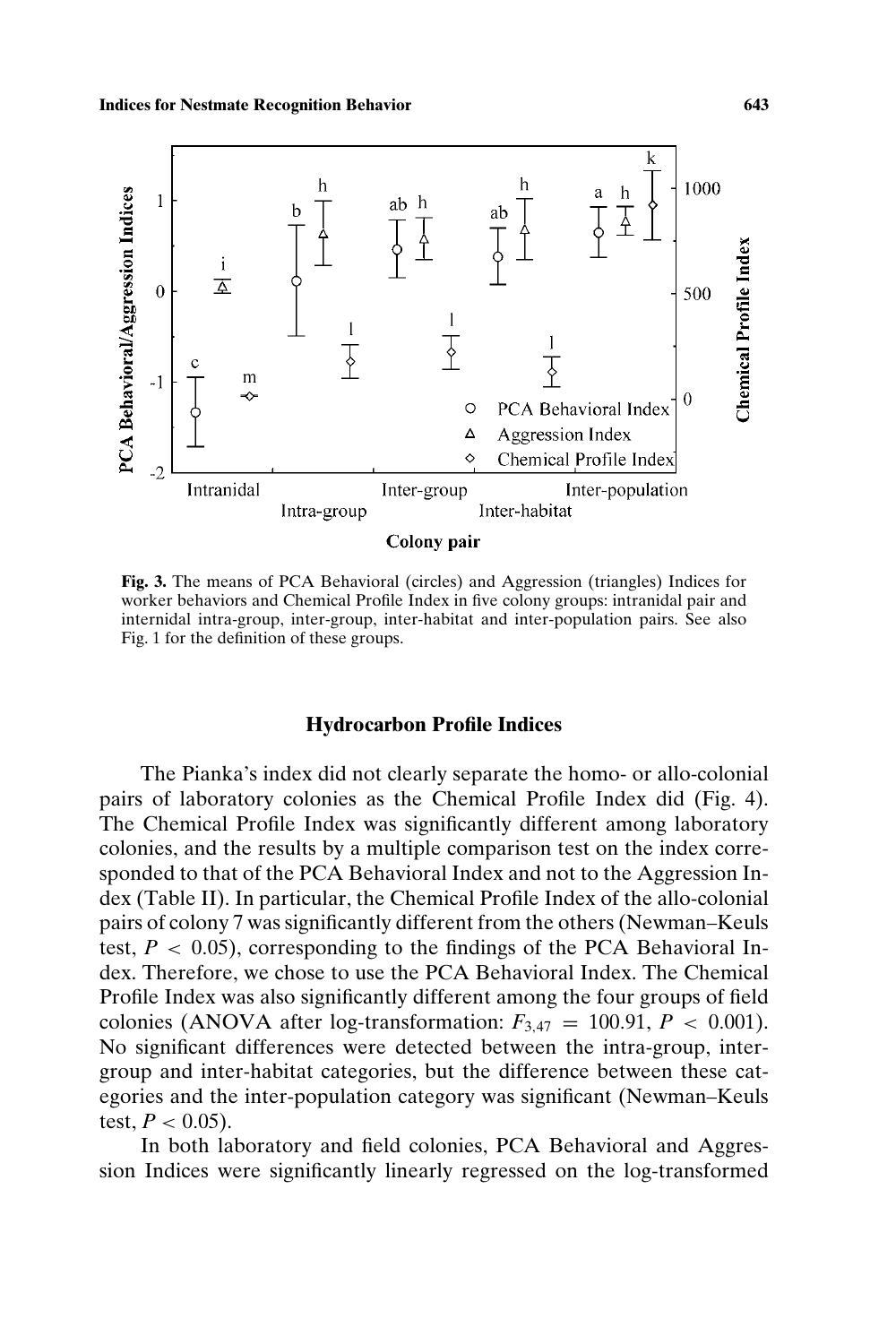

**Fig. 4.** Pianka's index (A) and Chemical Profile Index (B) for the cuticular hydrocarbon proportions between workers of a given colony pair. Marks designate means and bars SEM.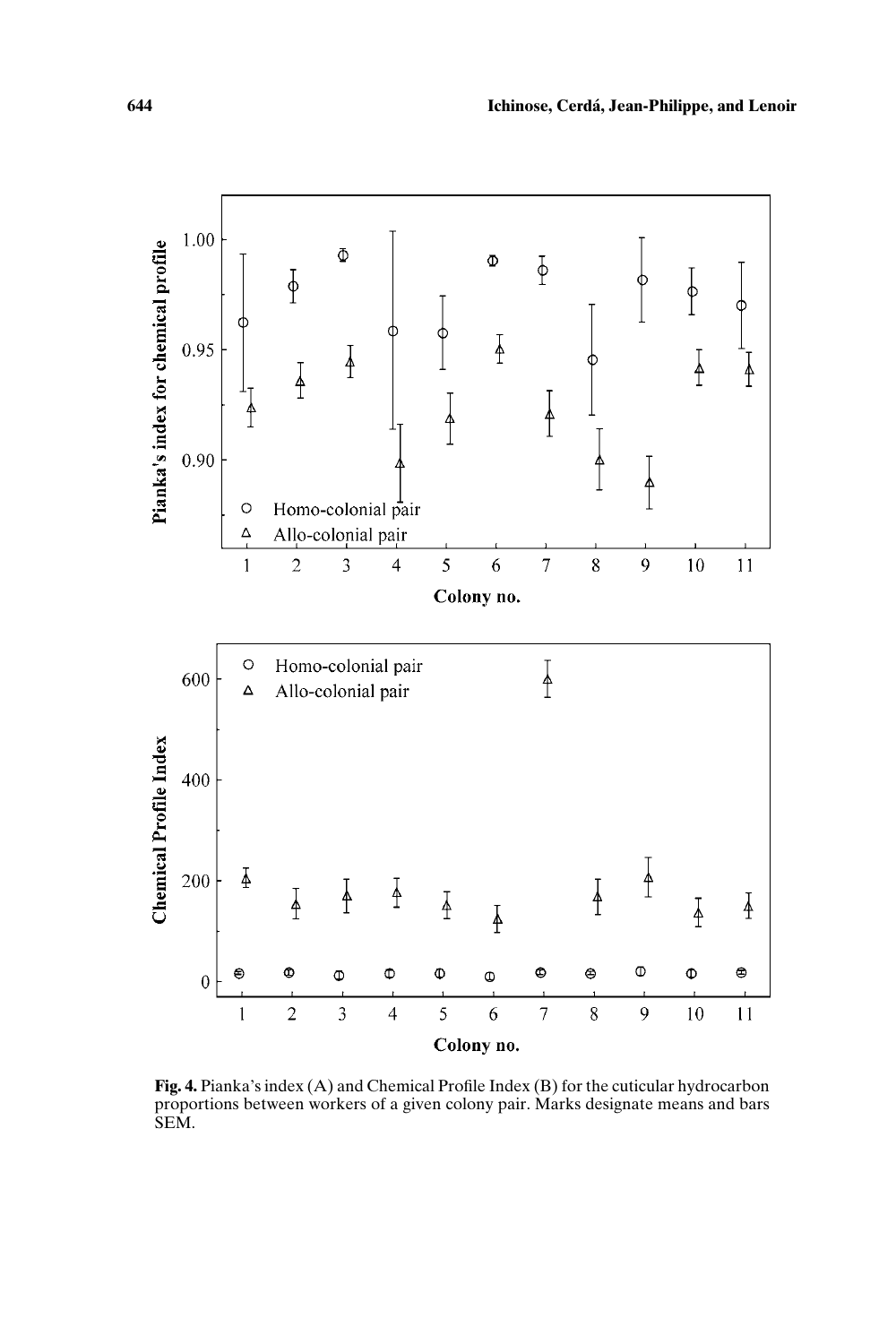Chemical Profile Index, although regression coefficients were negative in the laboratory and positive in the field colonies (Fig. 5). Likewise, the Aggression Index (*y*) was significantly regressed on the Chemical Profile Index (*x*), but the correlation coefficients were smaller:  $y = 4.157 + 7.151x$ ,  $r^2 = 0.303$ ,  $F_{1,119} = 51.84$ ,  $P < 0.001$  (laboratory), and  $y = 3.312 + 2.542x$ ,  $r^2 = 0.499, F_{1.64} = 54.73, P < 0.001$  (field), respectively. Hence, the PCA Behavioral Index could quantify worker behaviors better than the Aggression Index.

In the plot of the PCA Behavioral Index and Chemical Profile Index of field colonies, two pairs (2–3 and 5–12 in Fig. 5), fell distantly from the other inter-colony pairs but rather closely to the intra-colony pair on the ordinate axis, indicating that these pairs formed mother-fissional nests. Thus, it is possible that a combination of PCA Behavioral and Chemical Profile Indices can be used to identify colonies that may have been joined originally.

### **DISCUSSION**

Our studies revealed significant correlation of both the PCA Behavioral and classical Aggression Indices with the Chemical Profile Index for laboratory colonies. The results support the graded response model for recognition in *A. senilis*. The PCA Behavioral Index better quantified recognition behaviors than did the classical Aggressive Index. This should be attributed to the behavioral categories that were included in the former but not in the latter: resting, antennal contact, grooming, and the aggression latency. In particular, the last category is difficult to include in the Aggression Index.

The PCA Behavioral Index might be useful in studying workers of other ant species, especially those that perform fissioning and those that rarely release aggressions against non-nestmates. *Cataglyphis* spp. workers, for example, when separated from the same nest increase the frequency of antennal contacts with time, but rarely become seriously aggressive each other (Dahbi *et al*., 1999; Lahav *et al*., 2001). Similarly, *Camponotus fellah* workers increase trophallaxis with time after being separated from the main colony (Boulay and Lenoir, 2001). For these ants, the Aggression Index may not clearly distinguish allo-colonial workers from homo-colonial ones, unless grooming is given very high scores. Likewise, the Aggression Index might be less powerful for ants that perform fission as we found in *A. senilis*.

In the initial period after fissioning, ant workers increase antennal contacts or groomings, not behaving aggressively towards those of the mother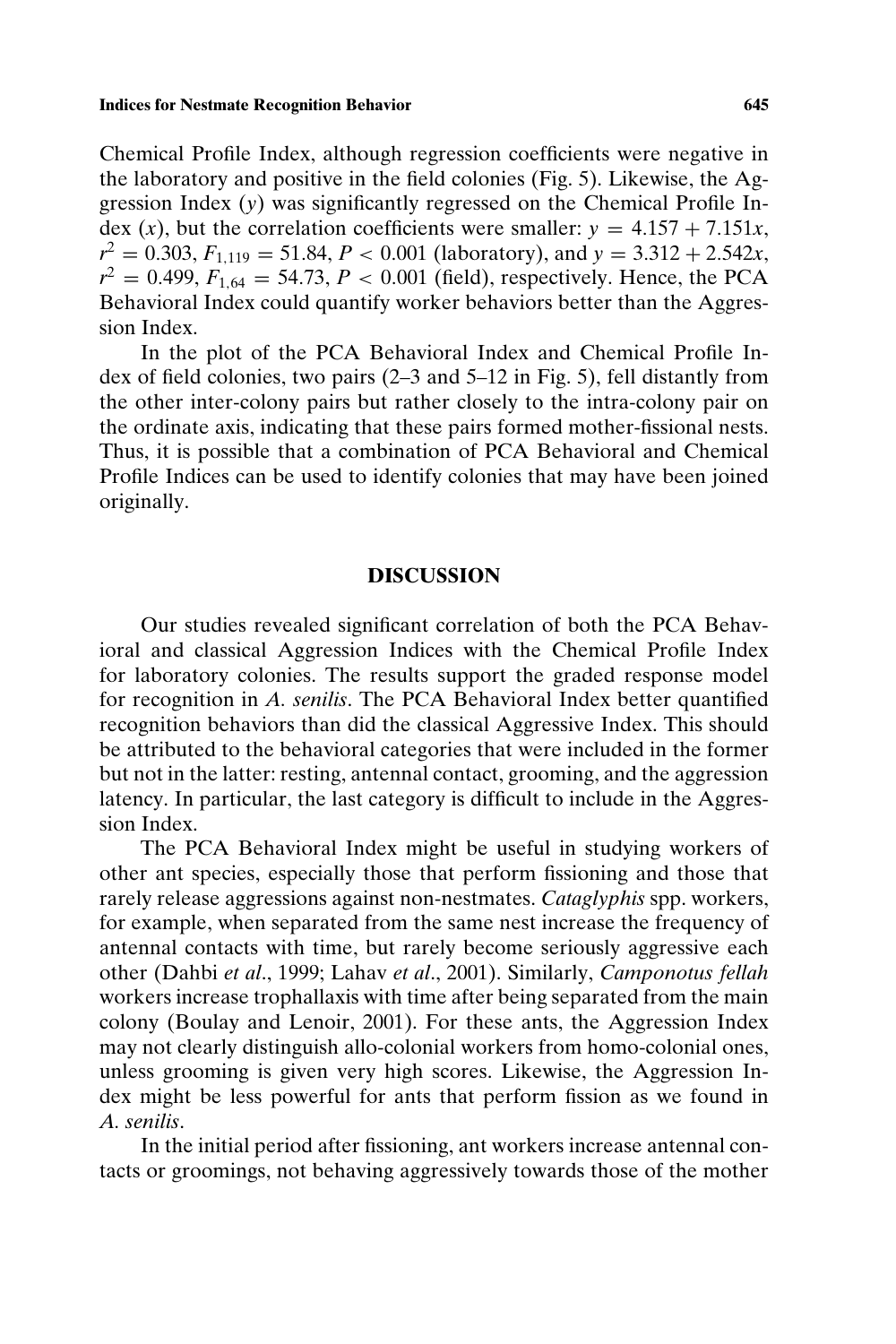

**Fig. 5.** Arcsine transformed PCA Behavioral Index plotted against log-transformed Chemical Profile Index of laboratory- (upper) and field-collected (lower) colonies. Arrows indicate the nest pairs of field-collected nests that were suspected as recently budded nests. The solid line designates a regression line in each. Regressions for the laboratory- and field colonies are  $y = 0.598 - 0.164x$ ,  $r^2 = 0.331$ ,  $F_{1,119} = 58.75$ ,  $P < 0.001$ , and  $y = 4.750 + 3.710x$ ,  $r^2 = 0.624$ ,  $F_{1,64} = 106.01$ ,  $P < 0.001$ , respectively.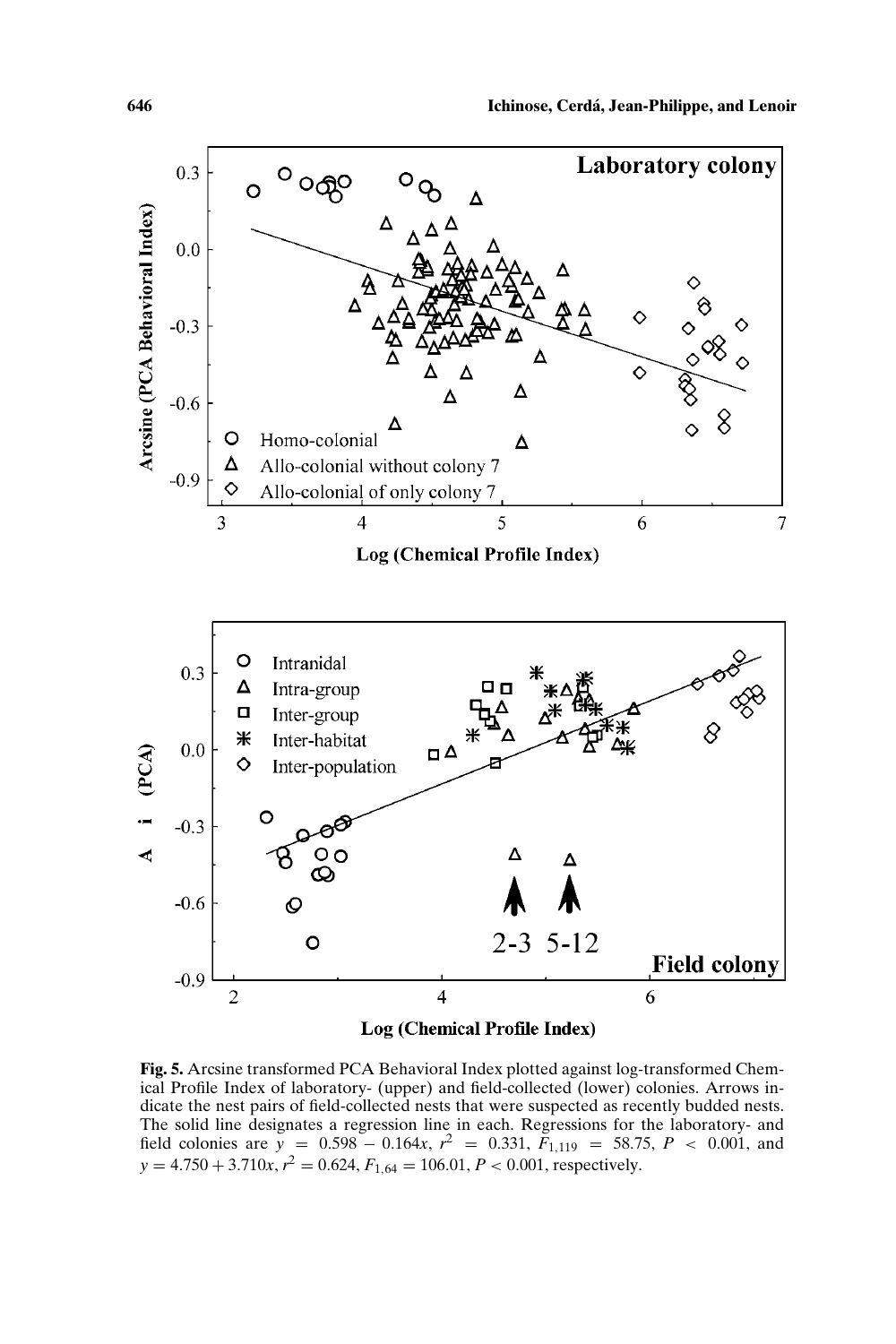nest. Over time, such transient behaviors are gradually substituted for aggressions (Lenoir *et al*., 2001a). The transient situation is smoothly scaled by the PCA Behavioral Index. It is important to note that frequencies of recognition behaviors may vary even between any given worker pairs (c.f. Whitehouse and Jaffé, 1995; Fénéron, 1996; Dahbi et al., 1997; Cassill and Tschinkel, 1999; Lahav *et al*., 1999; Nielsen *et al*., 1999; Boulay *et al*., 2000). Such variation was also observed in *A. senilis*, and this could have been caused in part by the age and/or tasks that workers had been engaged in (Table II). The PCA Behavioral Index detected the behavioral differences in the homo-colonial pairs better than the Aggression Index, while it was less sensitive to the increase of aggression in the allo-colonial pairs. Hence, the PCA Behavioral Index is more sensitive to worker behaviors among separated nests in the initial phase when their chemical profile is less differentiated (Lenoir *et al*., 2001a).

Discrimination between separated workers increases as cuticular hydrocarbon profiles diverge (Vander Meer *et al*., 1989; Kaib *et al*., 2000; Boulay and Lenoir 2001; Lenoir *et al*., 2001a). It is therefore likely that pairs which do not fit the PCA Behavioral/Chemical Profile Indices regression line could come from a recent fission. Two pairs we plotted (2–3 and 5–12 in Fig. 5) might be such a case of fissioning nests. It is not surprising to find evidence of recent fission, since this ant species makes budding nests in May–July (Ledoux, 1976), when we performed the collection. Although chemical profiles between these pairs were as different as those in other allo-colonial pairs, their behaviors were rather similar to those of the homo-colonial pairs. This suggests substances that were less variable may have determined the recognition behavior, while other minor substances changed their composition more rapidly without altering recognition patterns. The graded model responses in *A. senilis* makes it possible to estimate the degree of separation of any pair of colonies by comparing the PCA Behavioral Indices of the tested pair to those in homo- and allo-colonial pairs and plotting them against the Chemical Profile Index. Such analysis could also be used to find the duration of nestmate recognition after fission.

#### **ACKNOWLEDGMENTS**

This study was performed during the Ichinose's stay in France with a fellowship from the French Government. The National reserve of Doñana authorities gave the authorization to collect the ants. Mr. Arnold Fertin and Mr. Guileric Fraquet helped us to maintain ant colonies in the laboratory. We thank Dr. Alberto Tinaut of the University of Granada for identification of the ants. Miss Hannah Reynolds kindly edited our manuscript.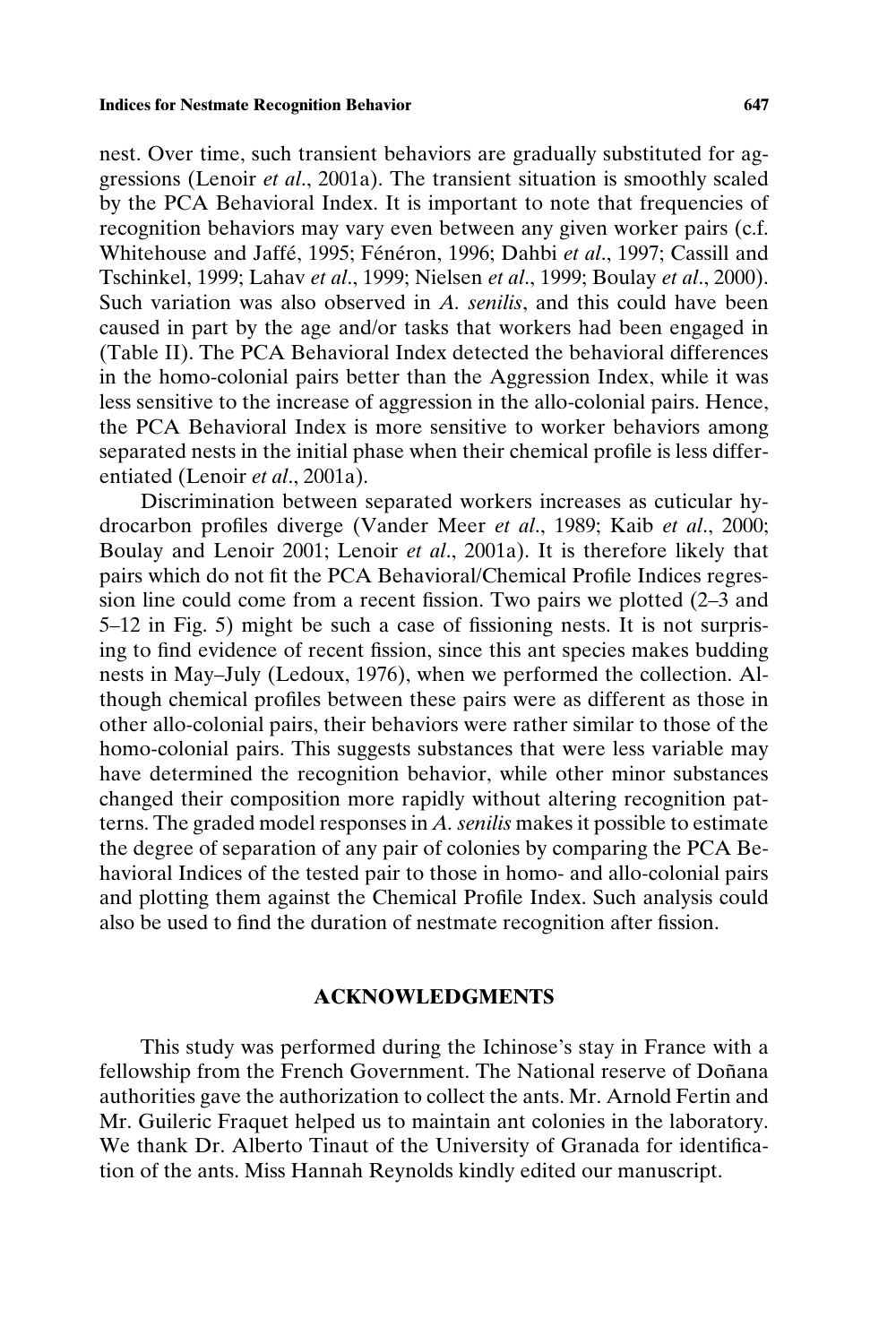# **REFERENCES**

- Beye, M., Neumann, P., Chapuisat, M., and Pamilo, P. (1998). Nestmate recognition and the genetic relatedness of nests in the ant *Formica pratensis*. *Behav. Ecol. Sociobiol.* **43:** 67– 72.
- Blomquist, G. J., and Howard, R. W. (2003). Pheromone biosynthesis in social insects. In Blomquist, G., and Vogt, R. (eds.), *Insect Pheromone Biochemistry and Molecular Biology: The Biosynthesis and Detection of Pheromones and Plant Volatiles*, Elsevier Academic Press, London, pp. 323–340.
- Boulay, R., Hefetz, A., Soroker, V., and Lenoir, A. (2000). *Camponotus fellah* colony integration: Worker individuality necessitates frequent hydrocarbon exchanges. *Anim. Behav.* **59:** 1127–1133.
- Boulay, R., Katzav-Gozansky, T., Hefetz, A., and Lenoir, A. (2004). Odour convergence and tolerance between nestmates through trophallaxis and grooming in the ant *Camponotus fellah* (Della Torre). *Insectes Soc.* **51:** 55–61.
- Boulay, R., and Lenoir, A. (2001). Social isolation of mature workers affects nestmate recognition in the ant *Camponotus fellah*. *Behav. Process* **55:** 67–73.
- Bourke, A. F. G., and Franks, N. R. (1995). *Social evolution in ants*. In Monographs in Behavior and Ecology, Princeton University Press.
- Carlin, N. F., and Holldobler, B. (1986). Nestmate and kin recognition in interspecific mixed ¨ colonies of ants. *Science* **222:** 1027–1029.
- Carlin, N. F., and Hölldobler, B. (1987). The kin recognition system of carpenter ants (*Camponotus* spp.). II. Larger colonies. *Behav. Ecol. Sociobiol.* **20:** 209–217.
- Cassill, D. L., and Tschinkel, W. R. (1999). Information flow during social feeding in ant societies. In Detrain, C., Deneubourg, J. L., Pasteels, J. (eds.), *Information Processing in Social Insects*, Birkhauser Verlag, Basel, pp. 69–81.
- Chen, J. S. C., and Nonacs, P. (2000). Nestmate recognition and intraspecific aggression based on environmental cues in argentine ants (Hymenoptera: Formicidae). *Ann. Entomol. Soc. Am.* **93:** 1333–1337.
- Crozier, R. H., and Dix, M. (1979). Analysis of two genetic models for the innate components of colony odor in social Hymenoptera. *Behav. Ecol. Sociobiol.* **4:** 217–244.
- Dahbi, A., Cerdá, X., Hefetz, A., and Lenoir, A. (1996). Social closure, aggressive behavior, and cuticular hydrocarbon profiles in the polydomous ant *Cataglyphis iberica* (Hymenoptera, Formicidae). *J. Chem. Ecol.* **22:** 2173–2186.
- Dahbi, A., Cerdá, X., Hefetz, A., and Lenoir, A. (1997). Adult transport in the ant *Cataglyphis iberica*: A means to maintain a uniform colonial odour in a species with multiple nests. *Physiol. Entomol.* **22:** 13–19.
- Dahbi, A., Hefetz, A., Cerda, X., and Lenoir, A. (1999). Trophallaxis mediates uniformity of ´ colony odor in *Cataglyphis iberica* ants (Hymenoptera, Formicidae). *J. Insect Behav.* **12:** 559–567.
- Dahbi, A., and Lenoir, A. (1998). Nest separation and the dynamics of the Gestalt odor in the polydomous ant *Cataglyphis iberica* (Hymenoptera, Formicidae). *Behav. Ecol. Sociobiol.* **42:** 349–355.
- de Biseau, J.-C., Passera, L., Daloze, D., and Aron, S. (2004). Ovarian activity correlates with extreme changes in cuticular hydrocarbon profile in the highly polygynous ant, *Linepithema humile*. *J. Insect Physiol.* **50:** 585–593.
- Fénéron, R. (1996). A new ethological test to study nestmate recognition in adult ants. *Insectes Soc.* **43:** 131–135.
- Hefetz, A., Errard, C., Chambris, A., and Le Negrate, A. (1996). Postpharyngeal gland secretion as a modifier of aggressive behavior in the myrmicine ant *Manica rubida*. *J. Insect Behav.* **9:** 709–717.
- Hughes, W. O. H., Howse, P. E., and Goulson, D. (2001). Mandibular gland chemistry of grass-cutting ants: Species, caste, and colony variation. *J. Chem. Ecol.* **27:** 109– 124.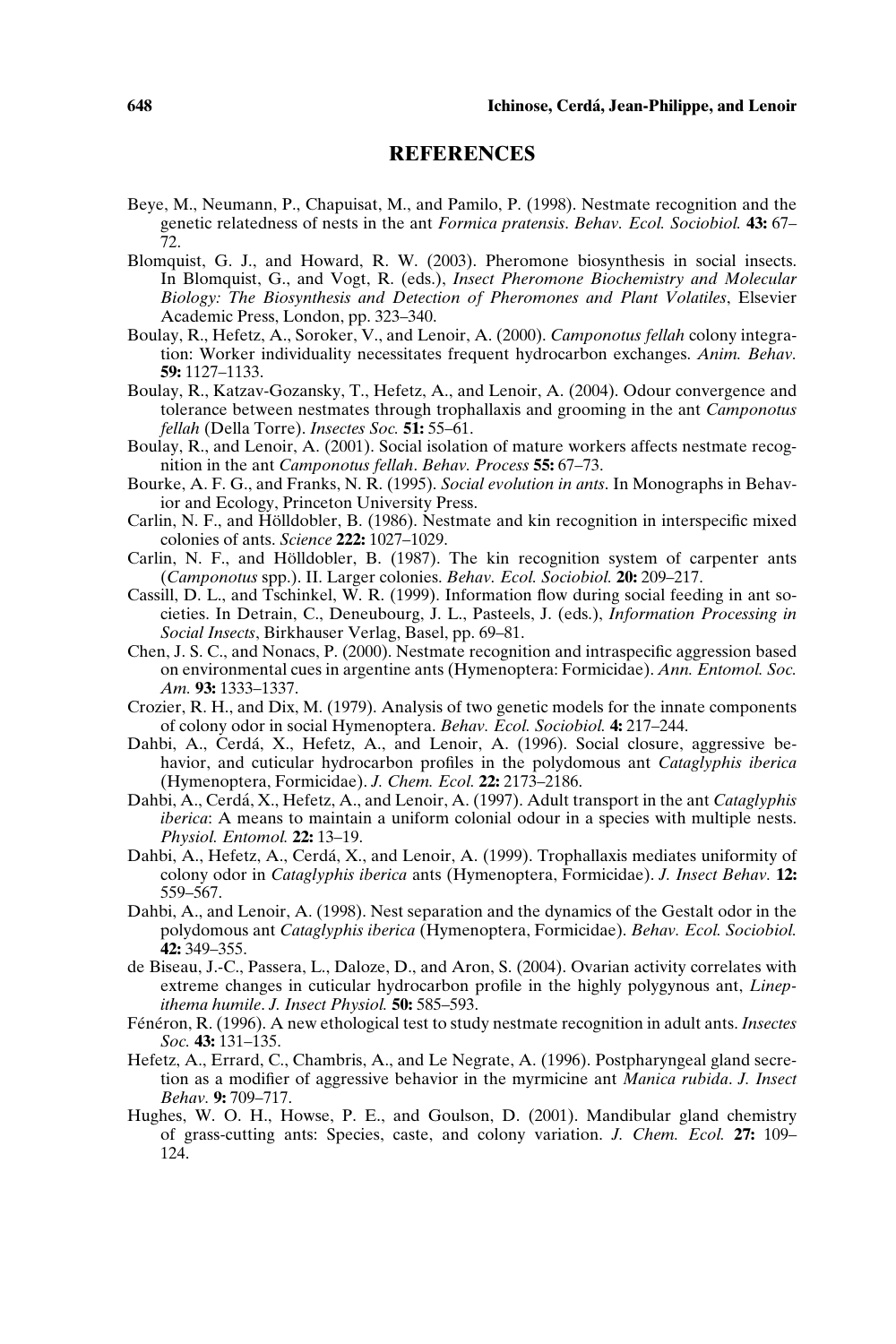#### **Indices for Nestmate Recognition Behavior 649**

- Kaib, M., Eisermann, B., Schoeters, E., Billen, J., Franke, S., and Francke, W. (2000). Taskrelated variation of postpharyngeal and cuticular hydrocarbon compositions in the ant *Myrmicaria eumenoides*. *J. Comp. Physiol. A* **186:** 939–948.
- Krebs, C. J. (1989). *Ecological Methodology*, Harper Collins, New York.
- Lahav, S., Soroker, V., and Hefetz, A. (1999). Direct behavioral evidence for hydrocarbons as ant recognition discriminators. *Naturwissenschaften* **86:** 246–249.
- Lahav, S., Soroker, V., Vander Meer, R. K., and Hefetz, A. (2001). Segregation of colony odor in the desert ant *Cataglyphis niger*. *J. Chem. Ecol.* **27:** 927–943.
- Ledoux, A. (1971). Un nouveau mode de bouturage de société chez la fourmi *Aphaenogaster senilis* Mayr. *C. R. Acad. Sci. Paris* **273:** 83–85.
- Ledoux, M. A. (1976). Bourturage expérimental de colonie chez la fourmi *Aphaenogaster senilis* Mayr. *C. R. Acad. Sci. Paris* **283:** 1061–1063.
- Lenoir, A., Cuisset, D., and Hefetz, A. (2001a). Effects of social isolation on hydrocarbon pattern and nestmate recognition in the ant *Aphaenogaster senilis* (Hymenoptera, Formicidae). *Insectes Soc.* **48:** 101–109.
- Lenoir, A., D'Ettorre, P., Errard, C., and Hefetz, A. (2001b). Chemical ecology and social parasitism in ants. *Ann. Rev. Entomol.* **46:** 573–599.
- Lenoir, A., Fresneau, D., Errard, C., and Hefetz, A. (1999). Individual and colonial identity in ants: The emergence of the social representation concept. In Detrain, C., Deneubourg J. L., and Pasteels, J. (eds.), *Information Processing in Social Insects*, Birkhauser Verlag, Basel, pp. 219–237.
- Lenoir, A., Hefetz, A., Simon, T., and Soroker, V. (2001c). Comparative dynamics of gestalt odour formation in two ant species *Camponotus fellah* and *Aphaenogaster senilis* (Hymenoptera: Formicidae). *Physiol. Entomol.* **26:** 275– 283.
- Lenoir, A., Malosse, C., and Yamaoka, R. (1997). Chemical mimicry between parasitic ants of the genus *Formicoxenus* and their host *Myrmica* (Hymenoptera, Formicidae). *Biochem. Syst. Ecol.* **25:** 379–389.
- Liang, D., Blomquist, G. J., and Silverman, J. (2001). Hydrocarbon-related nestmate aggression in the Argentine ant, *Linepithema humile*, following encounters with insect prey. *Comp. Biochem. Physiol. B* **129:** 871–882.
- Liang, D., and Silverman, J. (2000). "You are what you eat": Diet modifies cuticular hydrocarbons and nestmate recognition in the Argentine ant, *Linepithema humile*. *Naturwissenschaften* **87:** 412–416.
- Nielsen, J., Boomsma, J. J., Oldham, N. J., Petersen, H. C., and Morgan, E. D. (1999). Colonylevel and season-specific variation in cuticular hydrocarbon profiles of individual workers in the ant *Formica truncorum*. *Insectes Soc.* **46:** 58–65.
- Reeve, H. K. (1989). The evolution of conspecific acceptance thresholds. *Am. Nat.* **133:** 407– 435.
- Roulston, T. H., Buczkowski, G., and Silverman, J. (2003). Nestmate discrimination in ants: Effect of bioassay on aggressive behavior. *Insectes Soc.* **50:** 151– 159.
- Silverman, J., and Liang, D. (2001). Colony disassociation following diet partitioning in a unicolonial ant. *Naturwissenschaften* **88:** 73–77.
- Singer, T. L., Camann, M. A., and Espelie, K. E. (1992). Discriminant analysis of cuticular hydrocarbons of social wasp *Polistes exclamans* Viereck and surface hydrocarbons of its nest paper and pedicel. *J. Chem. Ecol.* **18:** 785–797.
- Soroker, V., Lucas, C., Simon, T., Hefetz, A., Fresneau, D., and Durand, J. L. (2003). Hydrocarbon distribution and colony odour homogenisation in *Pachycondyla apicalis*. *Insectes Soc.* **50:** 212–217.
- Soroker, V., Vienne, C., Nowbahari, E., and Hefetz, A. (1994). The post-pharyngeal gland as a "gestalt" organ for nestmate recognition in the ant *Cataglyphis niger*. *Naturwissenschaften* **81:** 510–513.
- Stuart, R. J., and Herbers, J. M. (2000). Nest mate recognition in ants with complex colonies: Within- and between-population variation. *Behav. Ecol.* **11:** 676–685.